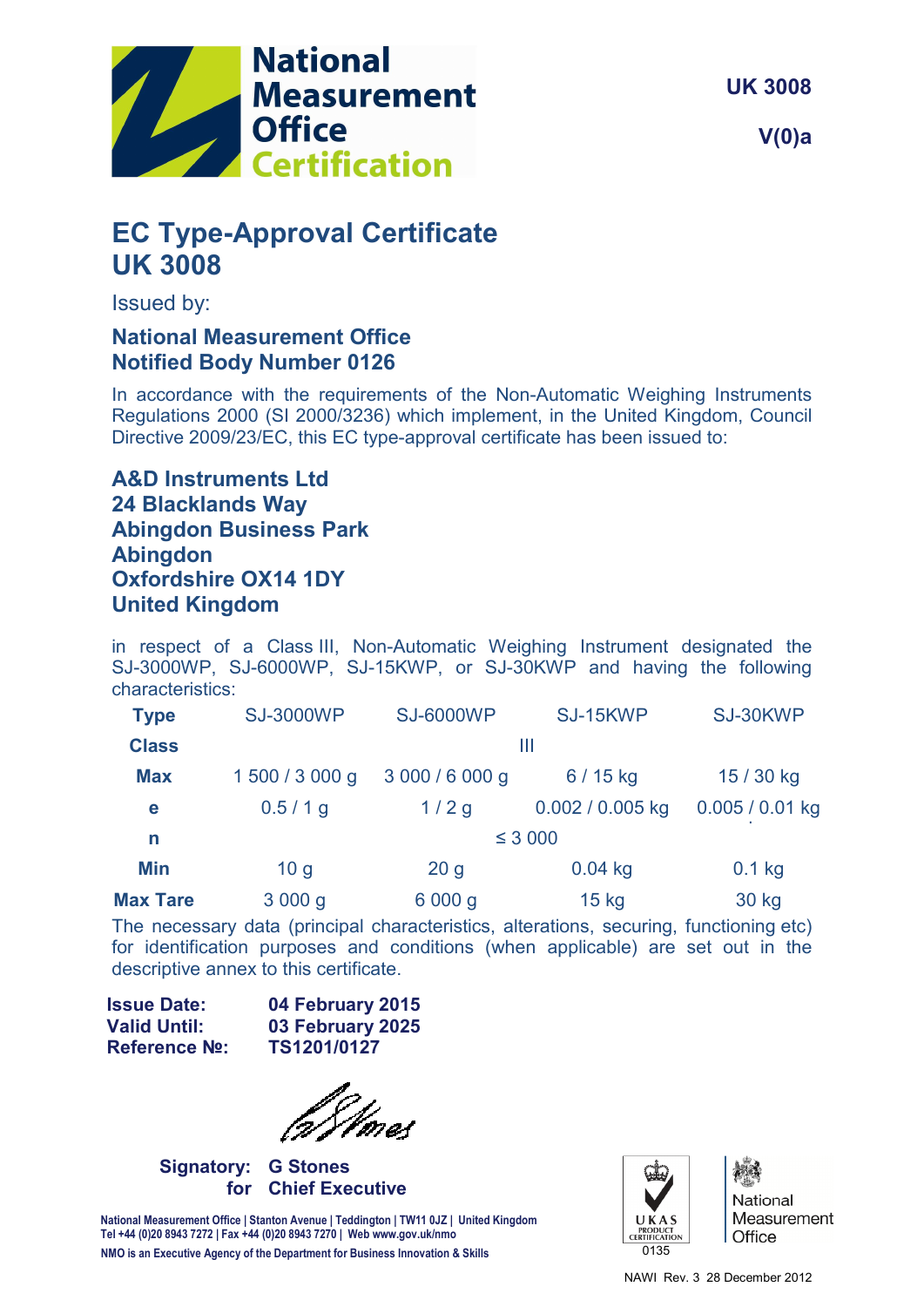# **Descriptive Annex**

# **1 INTRODUCTION**

The A&D Instruments Ltd SJ-WP series of instruments are battery powered, Class III, Non-Automatic Weighing Instruments, fitted with a semi-automatic zero setting and subtractive tare balancing device, and a semi-automatic calibration and gravity compensation device (see Figure 1).

#### **2 DESCRIPTION**

#### **2.1 Construction**

#### **2.1.1** Mechanical

Main features:

- 259 mm x 236 mm ABS plastic lower-case unit supports the load cell and sensor unit. The unit also houses the main board, which incorporates the seven segment LCD display.
- Keypad consisting of four function keys.
- Load cell

#### **2.1.2** Load cell

The load cell is available in four different capacities:

The scales approved under this certificate may use the following load cells:

| <b>Scale Model</b> | <b>Load Cell</b><br><b>Model</b> | <b>Manufacturer</b>                    | <b>Max Capacity</b><br>(kg) | $E_{max}$<br>(kg) |
|--------------------|----------------------------------|----------------------------------------|-----------------------------|-------------------|
| <b>SJ-3000WP</b>   | 1LC197-3000                      | A&D                                    |                             | 6                 |
| <b>SJ-6000WP</b>   | 1LC197-6000                      | <b>ELECTRONICS</b><br>(Shen Zhen) CO., | 6                           | 12                |
| SJ-15KWP           | 1LC197-15K                       |                                        | 15                          | 30                |
| SJ-30KWP           | 1LC197-30K                       | חד ו                                   | 30                          | 60                |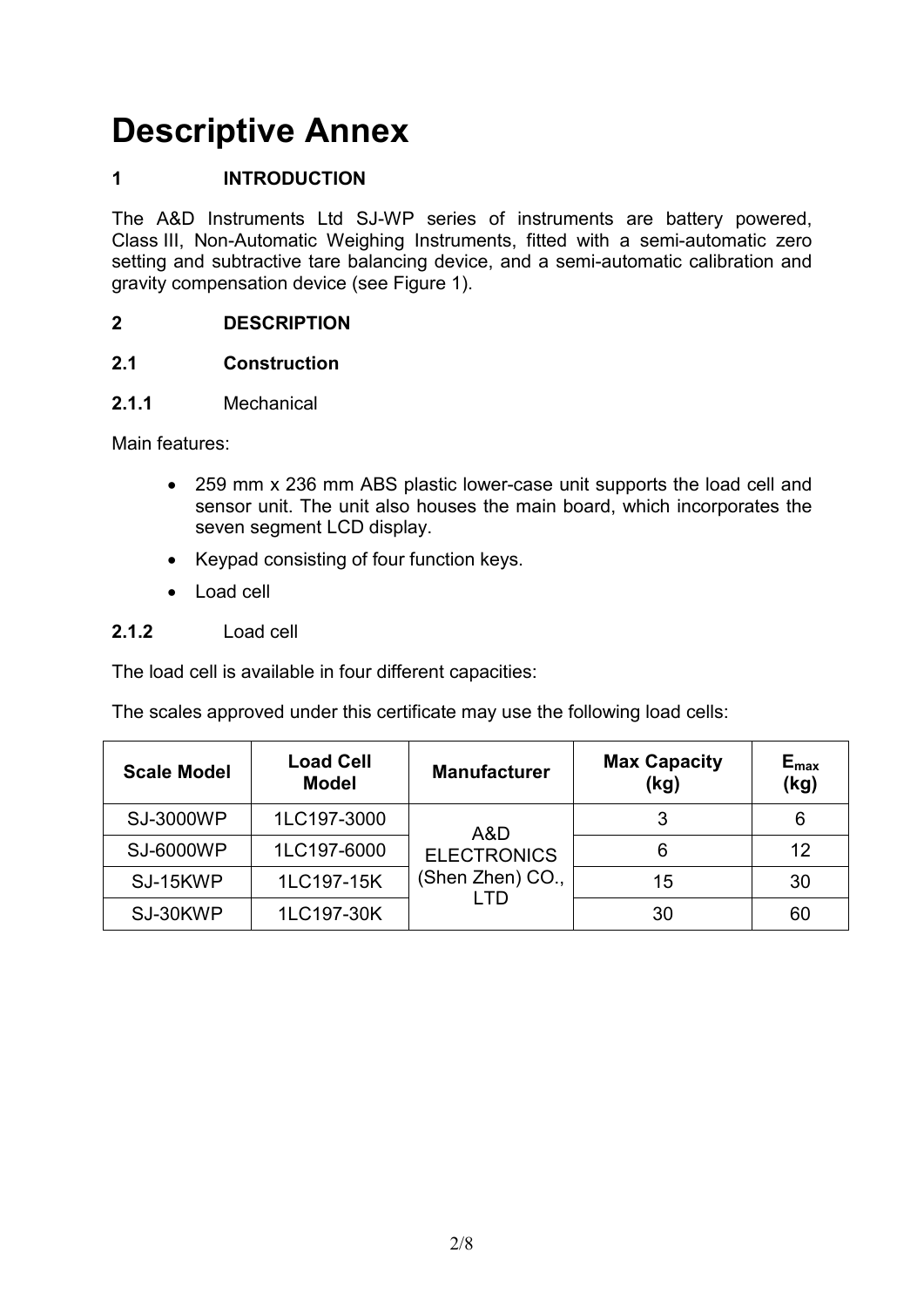# **2.1.3** Keyboard

The keyboard consists of four functional keys (see Figure 1):

- Combined ON/OFF/ZERO touching the ON/OFF switch will toggle the instrument on or off.
	- touching the ZERO switch sets the display to zero.
- SAMPLE touching this switch changes the flashing digit.
- UNITS touching this switch changes the unit of weight.
- TARE  $-$  touching the switch subtracts the tare (container) weight placed on the weighing pan.

#### **2.1.4** Additional switches

These are accessed from underneath the unit, underneath the sealing plate which is secured (see 7.2).

- CALIBRATION allows entry to the calibration mode.
- RESET resets the electronic conduction for the touch keys.

#### **2.1.5** Display

The seven segment LCD display provides five 2.6 cm high, seven segment fields to display the weight value, and an additional field to display the units.

Up to 4 enunciators can be displayed, to indicate stable, polarity, net or zero. The STABLE indicator indicates when the reading is stable. The NET indicator indicates when NET weight is displayed when the tare function is used. The ZERO indicator indicates when the scale zero is correct. The polarity indicator indicates that the reading is negative when illuminated and positive when not illuminated.

#### **2.1.6** Circuitry

All signal processing and communications with the load cell are achieved from the control circuitry within the main unit.

### **2.2 Operation**

**2.2.1** Switch on

On power up the instrument displays all segments for a few seconds and the 0 will be displayed.

#### **2.2.2** Automatic power-off function

If the unit is left on and the stable indicator is displayed, an automatic power-off function turns the power off after approximately five minutes. To disable this function or to change the time to turn off, turn unit off. Press and hold the TARE key and press POWER key and release the Power key P-1.xx will be displayed. Followed by PoFF 1, use the UNITS and SAMPLE keys to select and change the value. TARE key to store. Press ON/OFF key to return back to weighing mode.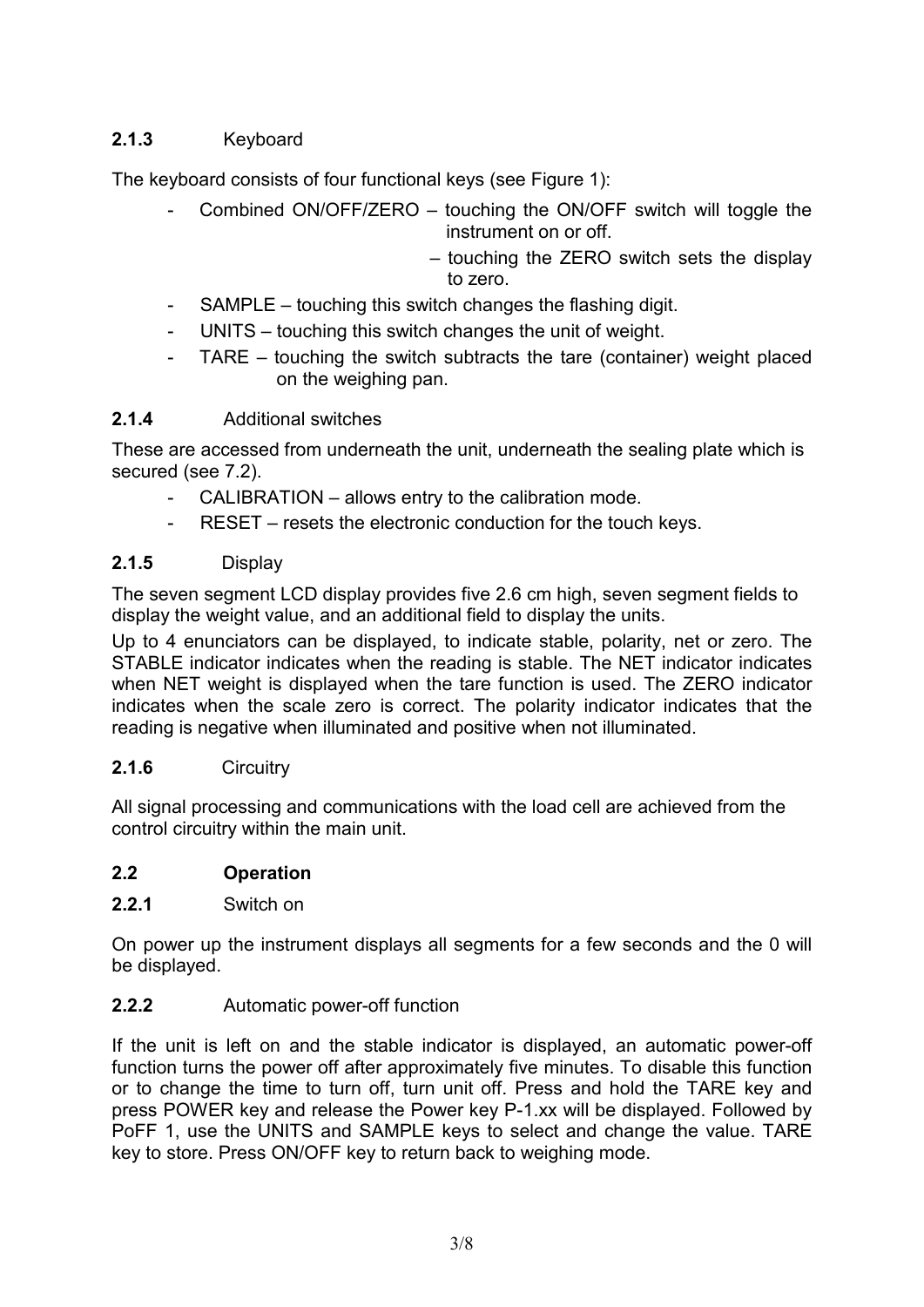#### **2.2.3** Initial zero setting

Initial zero setting is possible between  $\pm 10\%$  of max capacity.

#### **2.2.4** Zero tracking

Zero tracking operates between  $\pm 2\%$  of maximum capacity. The maximum speed of tracking is 0.5 d per second.

#### **2.2.5** Semi-automatic calibration and gravity compensation device

In calibration mode the instrument may be calibrated using a weight or by entering a local gravity value.

#### **2.2.6** Over range

Loads greater than nine divisions above maximum capacity result in an error code shown as 'E' in the centre of the weight display. The stability enunciator is blanked for unstable loads.

#### **3 TECHNICAL DATA**

**3.1** Six D cell R20P / LR20 batteries are used to supply DC power to the instrument.

#### **4 PERIPHERAL DEVICES AND INTERFACES**

#### **4.1 Interfaces**

There are no peripheral devices present.

#### **5 SOFTWARE**

The scale configuration and calibration parameters are stored in the EEPROM. The display indicates the software version number by, when power is off, press and hold Tare key and press POWER key and release the Power key. The software version will be in the format of "P-1.xx", where "xx" represents changes to the non-legallyrelevant software.

#### **6 APPROVAL CONDITIONS**

#### **6.1 Legends**

**6.1.1** The instrument bears the following legends (see Figure 2): Max Min

 $e =$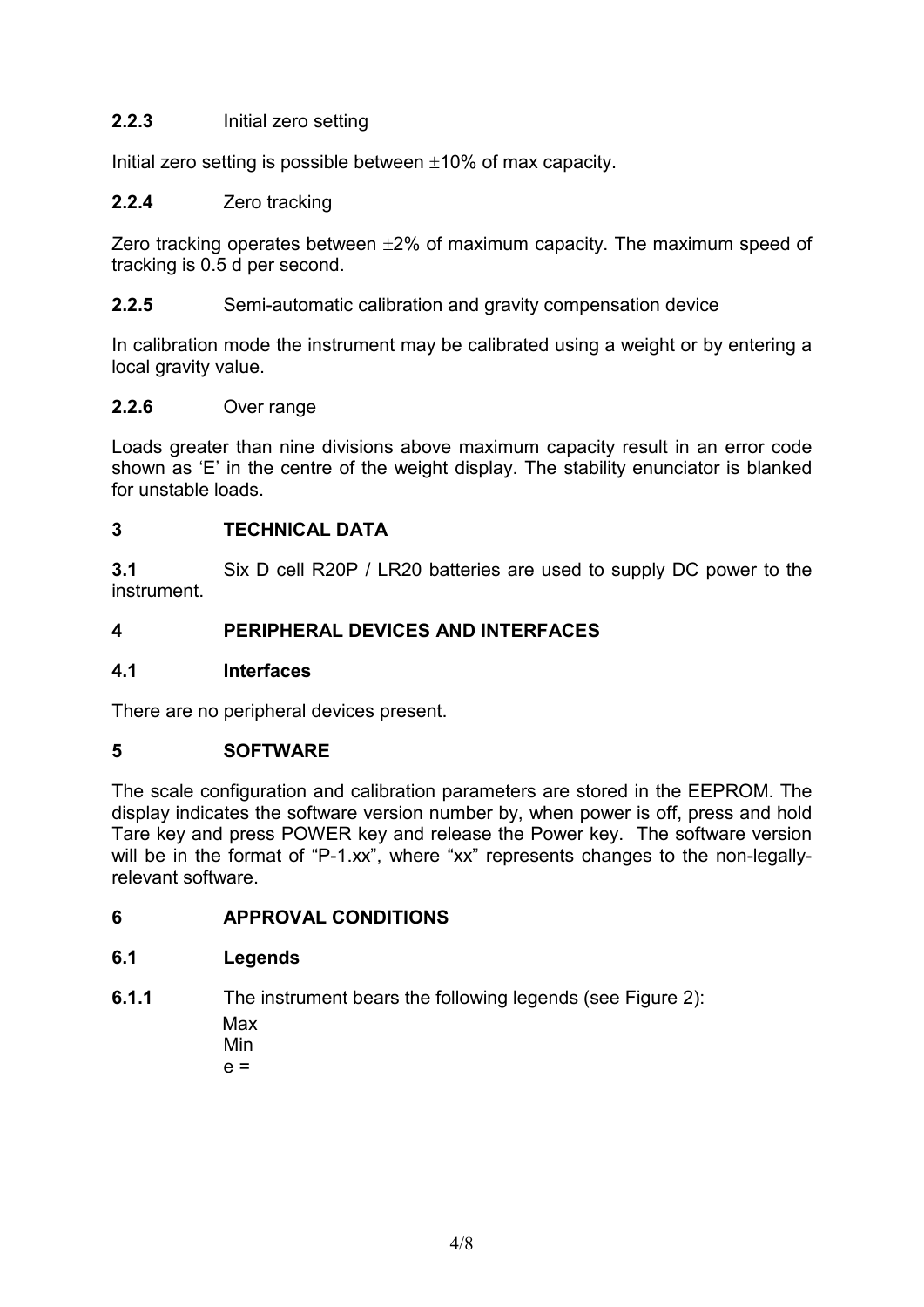**6.1.2** The instrument shall bear the following legends:

 CE mark Verification mark Green M Class Serial number Manufacturers mark or name Certificate number

**6.1.3** The SJ-WP series of instruments are not to be used for direct sales to the public.

#### **7 LOCATION OF SEALS AND VERIFICATION MARKS**

**7.1** The data plate, green M sticker and the verification mark are mounted on the right hand side of the instrument (see Figure 2).

**7.2** A wire and lead seal sealing the two entry ports on the bottom of the instrument prevent access to the load cell, main circuit board and calibration lock switch. (see Figure 3).

The wire and lead seal may have the mark of a verification officer, or alternatively, the manufacturers mark.

#### **8 AUTHORISED ALTERNATIVES**

#### **9 ILLUSTRATIONS**

- Figure 1 General View<br>Figure 2 Legends
- Legends
- Figure 3 Example of data plate and CE marking
- Figure 4 Sealing diagram

#### **10 CERTIFICATE HISTORY**

| ' Issue №.     | Date             | <b>Description</b>         |
|----------------|------------------|----------------------------|
| <b>UK 3008</b> | 04 February 2015 | Type approval first issued |
| ---            | --               | --                         |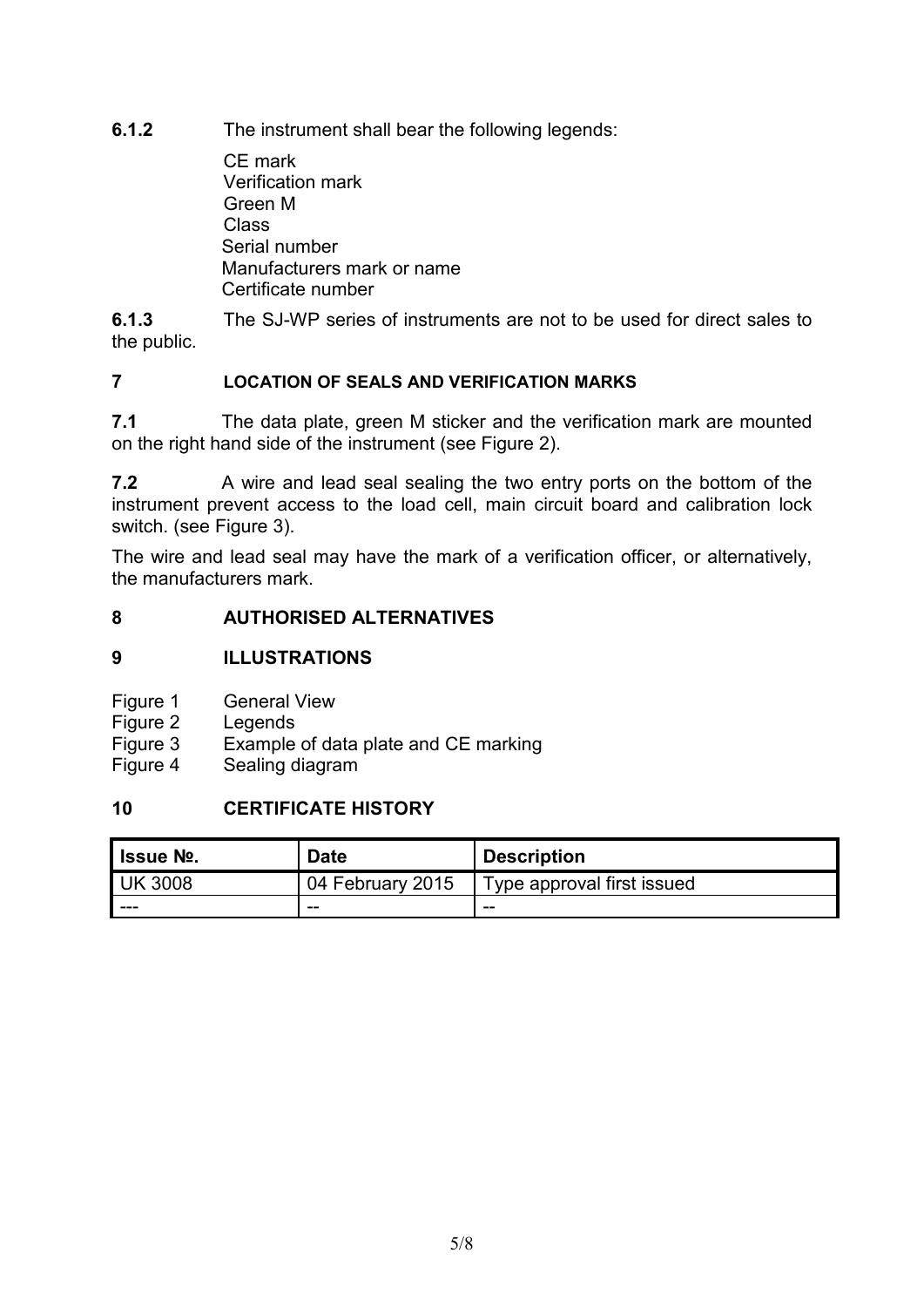





**Figure 2 Legends**